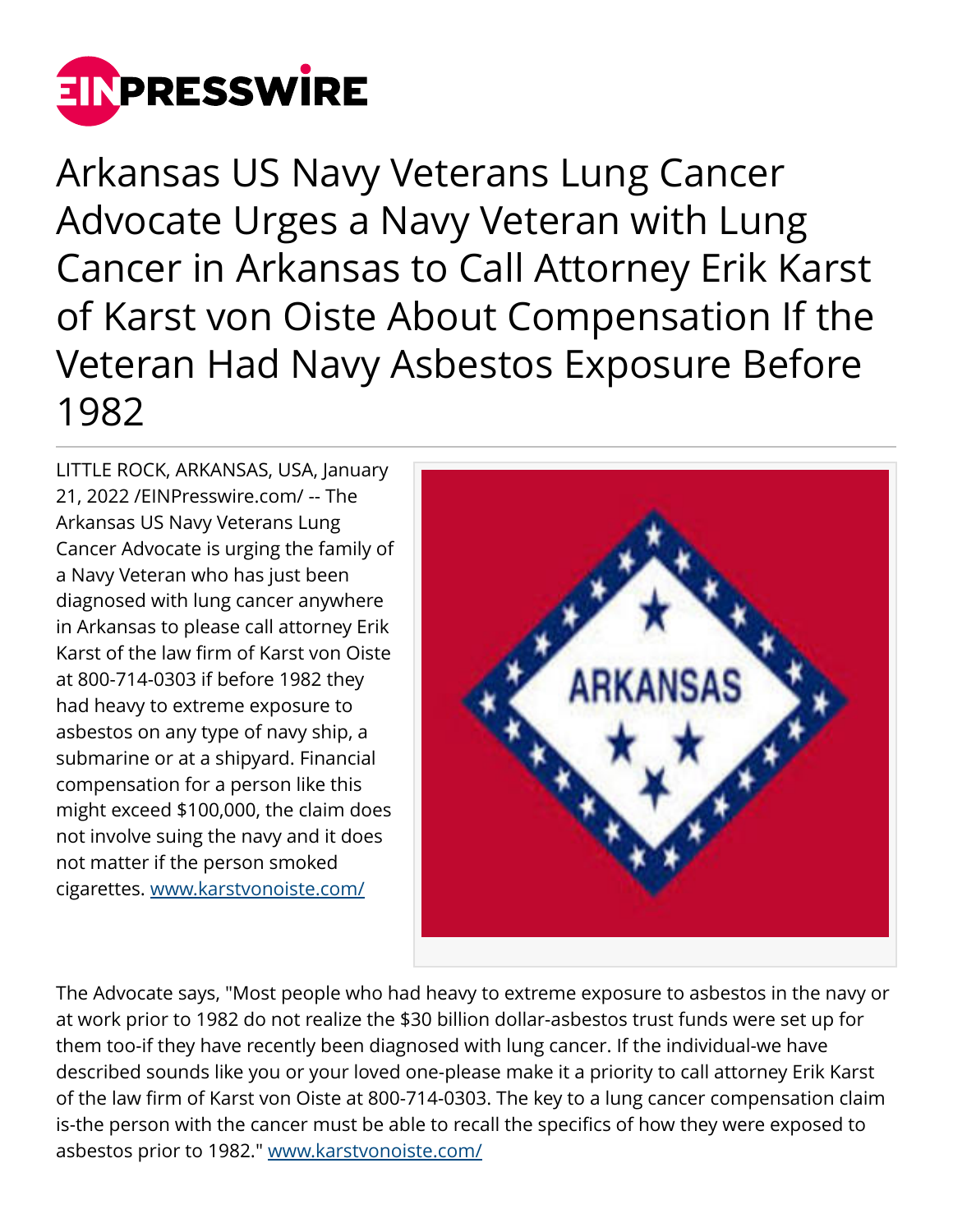The Arkansas US Navy Veterans Mesothelioma Advocate is offering to assist people with asbestos exposure lung cancer or mesothelioma in Little Rock, Fort Smith, Fayetteville, Springdale, Jonesboro, Pine Bluff or anywhere in Arkansas.

<https://Arkansas.USNavyLungCancer.Com>

Individuals in the state of Arkansas could have been exposed to asbestos while working at a power plant, at an industrial facility, at a steel mill, at an automobile manufacturing facility, at a chemical plant, as a plumber, a boiler technician, as an auto repairman, as an electrician, or in the construction industry.



Additionally, we help veterans exposed to asbestos while serving in the US Navy. In most cases, the exposure to asbestos caused mesothelioma at one of these types of workplaces and the exposure took place in the 1950′s, 1960′s, 1970′s, or 1980′s. Asbestos exposure lung cancer or mesothelioma typically takes three to five decades to appear.

## "

Most people who had exposure to asbestos in the navy or at work prior to 1982 do not realize the \$30 billion dollar-asbestos trust funds were set up for them too-if they have lung cancer."

*Arkansas US Navy Veterans Lung Cancer Advocate* <https://Arkansas.USNavyLungCancer.Com>

The US Navy Veterans Lung Cancer Advocate says, "If your husband, dad, coworker or neighbor has just been diagnosed with lung cancer and you know they had significant exposure to asbestos in the navy, at a shipyard or while working at a factory, at power plant, public utility, or as a plumber, electrician welder, mechanic or any kind of skilled trades group in any state please have them call us anytime at 800-714-0303. Most people like this never get compensated-even though the asbestos trust funds were set up for them too. We are trying to change this sad fact."<https://USNavyLungCancer.Com>

States with the highest incidence of lung cancer include Kentucky, West Virginia, Maine, Tennessee, Mississippi, Ohio, Indiana, Louisiana, Arkansas, Missouri, North Carolina, Rhode Island, Alabama, and Delaware. [www.karstvonoiste.com/](http://www.karstvonoiste.com/)

For more information about asbestos exposure please visit the NIH's website on this topic: